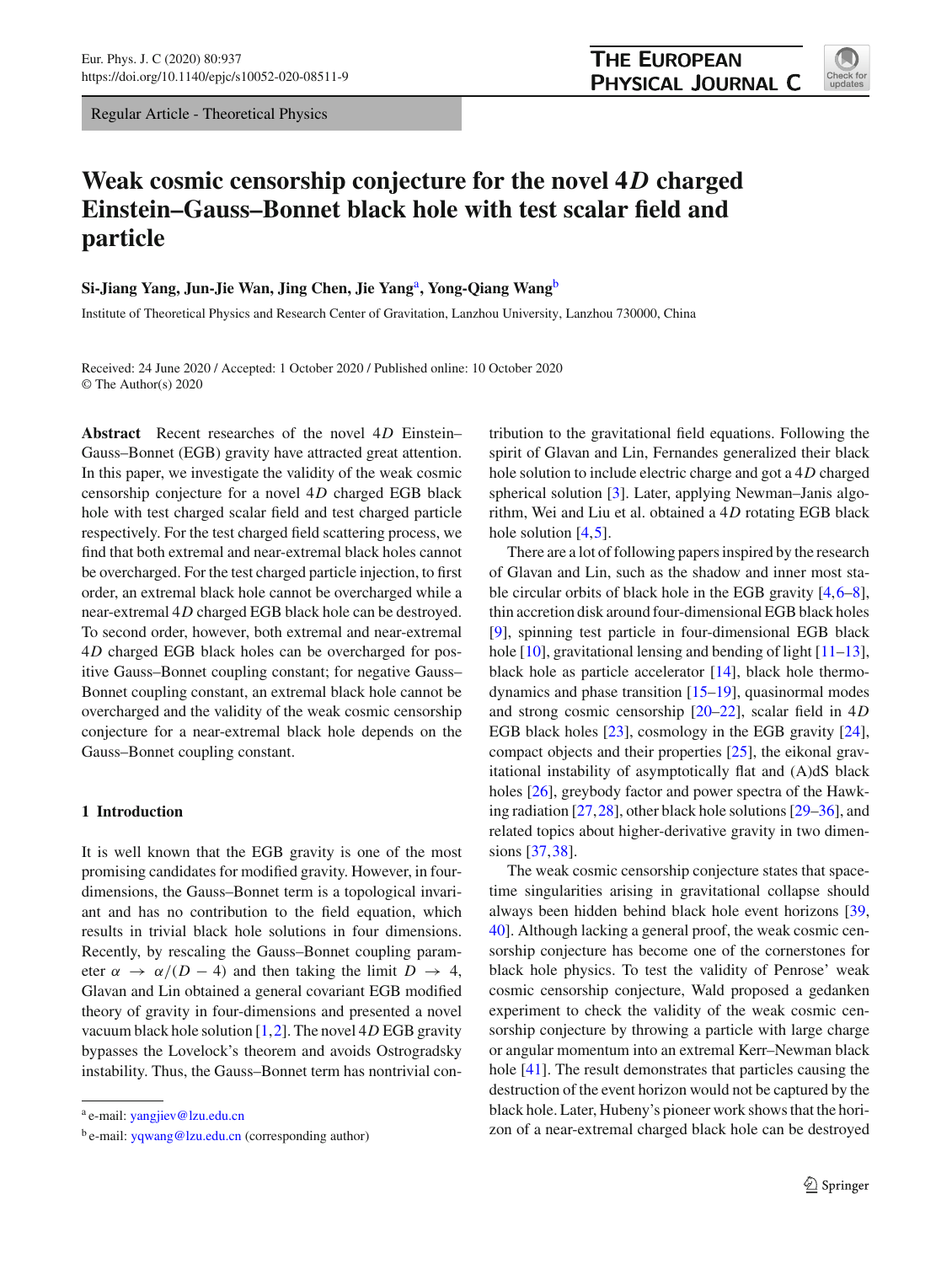by dropping a charged test particle [\[42\]](#page-9-16), the result is the same for a near-extremal Kerr black hole [\[43](#page-9-17)]. Recently, Sorce and Wald proposed a new version of the thought experiment to destroy a nearly extremal Kerr–Newman black hole at the second-order approximation of the perturbation that comes from the matter fields [\[44](#page-9-18)], the result shows that the event horizon of the Kerr–Newman black hole cannot be destroyed. Using the method of Sorce and Wald, the systematic works of Jiang et al. suggest that a series of black holes cannot be destroyed [\[45](#page-9-19)[–53\]](#page-9-20). Another way of destroying the event horizon of a black hole to test the validity of the weak cosmic censorship conjecture is the scattering of a test classical field first proposed by Semiz [\[54\]](#page-9-21), and further developed by others [\[55](#page-9-22)[–57\]](#page-9-23). Recently, Gwak divided the scattering process into a series of infinitesimal time interval and considered an infinitesimal process only, the result shows that Kerr-(anti) de Sitter black holes cannot be overspun by a test scalar field [\[58](#page-9-24)], and many works have been done following this line [\[59](#page-9-25)[–63](#page-10-0)]. The dividing of infinitesimal time interval process may provide clues that time interval for particles crossing the event horizon may be important for considering the weak cosmic censorship conjecture [\[64](#page-10-1)[–66\]](#page-10-2). For other works to destroy the horizon of a black hole, see Refs. [\[67](#page-10-3)[–85\]](#page-10-4). For a brief review on weak cosmic censorship conjecture with some thoughts see Ref. [\[86](#page-10-5)].

The weak cosmic censorship conjecture has become one of the cornerstones of black hole physics, and it has deep connection with the laws of black hole thermodynamics. The conjecture might be proved to be true, but the gedanken experiment can help us to understand it better and bring new insight on the relation between the weak cosmic censorship conjecture and the laws of black hole thermodynamics. Besides, it is also important to explore what is it that makes the conjecture to be true. On the other hand, if the final result proves that the weak cosmic censorship conjecture can indeed be violated, this might provide us the possibility to access regions of high curvature and provide us observable information to build a consistent theory of quantum gravity [\[87](#page-10-6)].

Recent researches of weak cosmic censorship conjecture in extended phase space have attracted a lot of attention, but also aroused controversy. The disagreement primarily focuses on the following point [\[88](#page-10-7)]: when a particle with energy *E* is dropped into a black hole in AdS space, the internal energy of the black hole  $U \equiv M - PV$  increases by the particle energy, i.e., after absorption of the particle, the internal energy of the black hole is  $U' = U + E$  instead of enthalpy  $M' = M + E$ . The crucial flaw of this viewpoint is that it would lead to the violation of the second law of black hole thermodynamics. The viewpoint was opposed by Page et al.. They argued that when a particle is dropped into a black hole, it is the enthalpy that increases by the particle energy instead of the internal energy [\[89](#page-10-8)]. The argument of Page et al. preserves the second law of black hole thermodynamics naturally.

In this paper, we investigate the weak cosmic censorship conjecture of a novel 4*D* charged EGB black hole by the scattering of a massive charged scalar field and a charged test particle in the normal phase space, respectively. For scattering of a charged scalar field, our result suggests that both the extremal and near-extremal charged EGB black holes cannot be overcharged. For test particle injection, the study suggests that to first order an extremal 4*D* charged EGB black hole cannot be overcharged and a near-extremal black hole can be destroyed. However, to second order the validity of the weak cosmic censorship conjecture depends on the value of the Gauss–Bonnet coupling constant.

The structure of the paper is as follows. In Sect. [2,](#page-1-0) we briefly review the 4*D* charged EGB black hole and its thermodynamics. In Sect. [3,](#page-2-0) we explore the scattering of a massive complex scalar field in the 4*D* charged EGB black hole background and obtain the energy and charge fluxes of the complex scalar field. In Sect. [4,](#page-4-0) we check the validity of the weak cosmic censorship conjecture for extremal and near-extremal black holes by scattering of the charged scalar field. In Sect. [5,](#page-5-0) we check the possibility of overcharging the black hole by injection of a test charged particle. We compare our research with other works in Sect. [6.](#page-7-0) The last section is devoted to discussions and conclusions.

## <span id="page-1-0"></span>**2 The novel 4***D* **charged EGB black hole and its thermodynamics**

The action of the EGB gravity with electromagnetic field in a *D*-dimensional spacetime is

$$
S = \frac{1}{16\pi} \int d^D x \left( R + \frac{\alpha}{D - 4} L_{GB} - F_{\mu\nu} F^{\mu\nu} \right), \tag{1}
$$

with the Gauss–Bonnet term

$$
L_{GB} = R_{\mu\nu\rho\sigma} R^{\mu\nu\rho\sigma} - 4R_{\mu\nu} R^{\mu\nu} + R^2,
$$
 (2)

where  $\alpha$  is the Gauss–Bonnet coupling constant, and  $F_{\mu\nu}$ is the electromagnetic field strength tensor  $F_{\mu\nu} = \partial_{\mu} A_{\nu}$  −  $\partial_{\nu}A_{\mu}$ , with  $A_{\mu}$  being the electromagnetic vector potential of the black hole.

In the effective action approach of string theory, the Gauss–Bonnet term is the leading order quantum correction to gravity [\[90\]](#page-10-9). The Gauss–Bonnet coupling constant is related to string scale and can be identified with the inverse of string tension. Besides, the Gauss–Bonnet coupling constant indicates the leading quantum gravity correction from string theory [\[91](#page-10-10)].

The static spherical charged black hole solution was obtained by solving the field equations in D-dimensional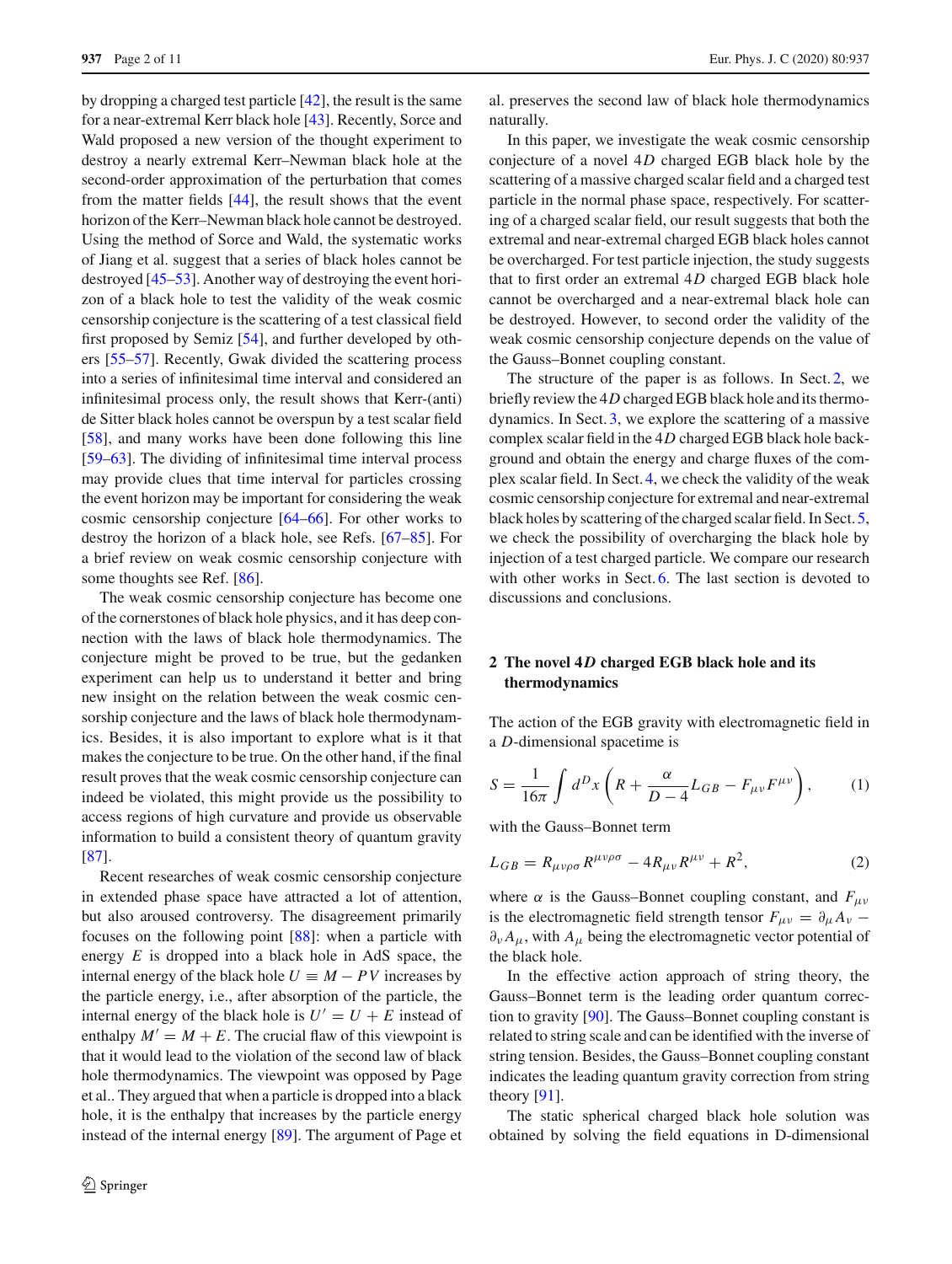spacetime and taking the limit  $D \rightarrow 4$  in Ref. [\[3\]](#page-8-2):

$$
ds^{2} = -f(r)dt^{2} + \frac{1}{f(r)}dr^{2} + r^{2}(d\theta^{2} + \sin^{2}\theta d\phi^{2}),
$$
 (3)

$$
f(r) = 1 + \frac{r^2}{2\alpha} \left[ 1 - \sqrt{1 + 4\alpha \left( \frac{2M}{r^3} - \frac{Q^2}{r^4} \right)} \right],
$$
 (4)

with the electromagnetic 4-vector potential  $A = -Q/r$  dt. The parameters *M* and *Q* are the mass and charge of the black hole, respectively. Taking the limit  $\alpha \rightarrow 0$ , the metric reduce to the Reissner–Nordström black hole solution. The black hole solution has the same form with the one obtained in a comformal anomaly gravity [\[92](#page-10-11)[,93](#page-10-12)]. This spacetime is singular at  $r = 0$  due to the divergence of curvature scalar.

The metric function can be written as

$$
f(r) = \frac{2(r^2 - 2Mr + Q^2 + \alpha)}{r^2 + 2\alpha + \sqrt{r^4 + 4\alpha(2Mr - Q^2)}}
$$
  
= 
$$
\frac{2\Delta}{r^2 + 2\alpha + \sqrt{r^4 + 4\alpha(2Mr - Q^2)}},
$$
(5)

where we have defined

$$
\Delta = r^2 - 2Mr + Q^2 + \alpha. \tag{6}
$$

The event horizon is determined by the equation  $f(r) = 0$ , which is equivalent to the following equation

$$
\Delta = r^2 - 2Mr + Q^2 + \alpha = 0. \tag{7}
$$

For a non-extremal charged EGB black hole, the above equation gives the inner and outer horizons

$$
r_{\pm} = M \pm \sqrt{M^2 - Q^2 - \alpha}.
$$
\n<sup>(8)</sup>

The event horizon is the outer horizon  $r_{+}$ . The two horizons coincide for an extremal black hole, and the degenerate horizon locates at  $r_{ex} = M$ . For  $M^2 < Q^2 + \alpha$ , the horizon disappears and there is no black hole. In this case, the metric describes a charged naked singularity. For convenience, we denote the event horizon  $r_+$  as  $r_h$  in the following.

The temperature of the black hole can be calculated as

$$
T = \frac{r_{\rm h}^2 - Q^2 - \alpha}{8\pi\alpha r_{\rm h} + 4\pi r_{\rm h}^3}.
$$
\n(9)

The area of the event horizon of the black hole is

$$
A = 4\pi r_{\rm h}^2,\tag{10}
$$

and the electric potential of the event horizon is

<span id="page-2-2"></span>
$$
\phi_{\rm h} = \frac{Q}{r_{\rm h}}.\tag{11}
$$

The first law of thermodynamics for the black hole is [\[15](#page-8-12)]

$$
dM = TdS + \phi_{\rm h} dQ + \mathcal{A} d\alpha, \qquad (12)
$$

with the entropy and the conjugate quantity *A* to the coupling parameter  $\alpha$ 

$$
S = \pi r_{\rm h}^2 + 4\pi \alpha \ln\left(\frac{r_{\rm h}}{\sqrt{|\alpha|}}\right),\tag{13}
$$

$$
\mathcal{A} = \left(\frac{\partial M}{\partial \alpha}\right)_{S,Q}
$$
  
= 
$$
\frac{\alpha + 2\ln\left(\frac{r_h}{\sqrt{|\alpha|}}\right)(\alpha - r_h^2 + Q^2) + 2r_h^2 - Q^2}{2(2\alpha r_h + r_h^3)}.
$$
 (14)

It is worth noting that the entropy of the 4*D* charged EGB black hole is different from the usual Bekenstein–Hawking entropy-area law due to the existence of the Gauss–Bonnet coupling constant  $\alpha$ , and this entropy is consistent with that obtained from the Iyer–Wald formula [\[15](#page-8-12)[,29](#page-9-9)].

## <span id="page-2-0"></span>**3 Charged massive scalar field in charged EGB space-time**

# 3.1 The scattering for charged massive scalar field

We consider the scattering of charged massive scalar field in the 4*D* charged EGB spacetime background. The charged massive scalar field  $\Psi$  with mass  $\mu_s$  and charge q minimally coupled to the gravity is governed by the equation of motion

$$
(\nabla_{\mu} - iqA_{\mu})(\nabla^{\mu} - iqA^{\mu})\Psi - \mu_s^2\Psi = 0, \qquad (15)
$$

which can be written as

<span id="page-2-1"></span>
$$
\frac{1}{\sqrt{-g}}(\partial_{\mu} - iqA_{\mu}) \left[ \sqrt{-g}g^{\mu\nu}(\partial_{\nu} - iqA_{\nu})\Psi \right] - \mu_s^2 \Psi = 0.
$$
\n(16)

Since the spacetime is static and spherically symmetric, the complex scalar field can be decomposed into the following form [\[94,](#page-10-13)[95\]](#page-10-14)

$$
\Psi(t, r, \theta, \phi) = e^{-i\omega t} R_{lm}(r) Y_{lm}(\theta, \phi), \qquad (17)
$$

where  $Y_{lm}(\theta, \phi)$  are spherical harmonic functions and  $R_{lm}(r)$ are the radial functions. Inserting the above equation into the equation of motion Eq.  $(16)$ , we get the equation for the radial part

$$
\frac{1}{r^2}\frac{d}{dr}\left[r^2f(r)\frac{dR_{lm}}{dr}\right] + \left[\frac{(\omega - \frac{qQ}{r})}{f(r)} - \frac{l(l+1)}{r^2} - \mu_s\right]R_{lm} = 0,
$$
\n(18)

and angular part

$$
\left[\frac{1}{\sin\theta} \frac{\partial}{\partial \theta} \left(\sin\theta \frac{\partial}{\partial \theta}\right) + \frac{1}{\sin^2\theta} \frac{\partial^2}{\partial \phi^2}\right] Y_{lm} = -l(l+1)Y_{lm},
$$
(19)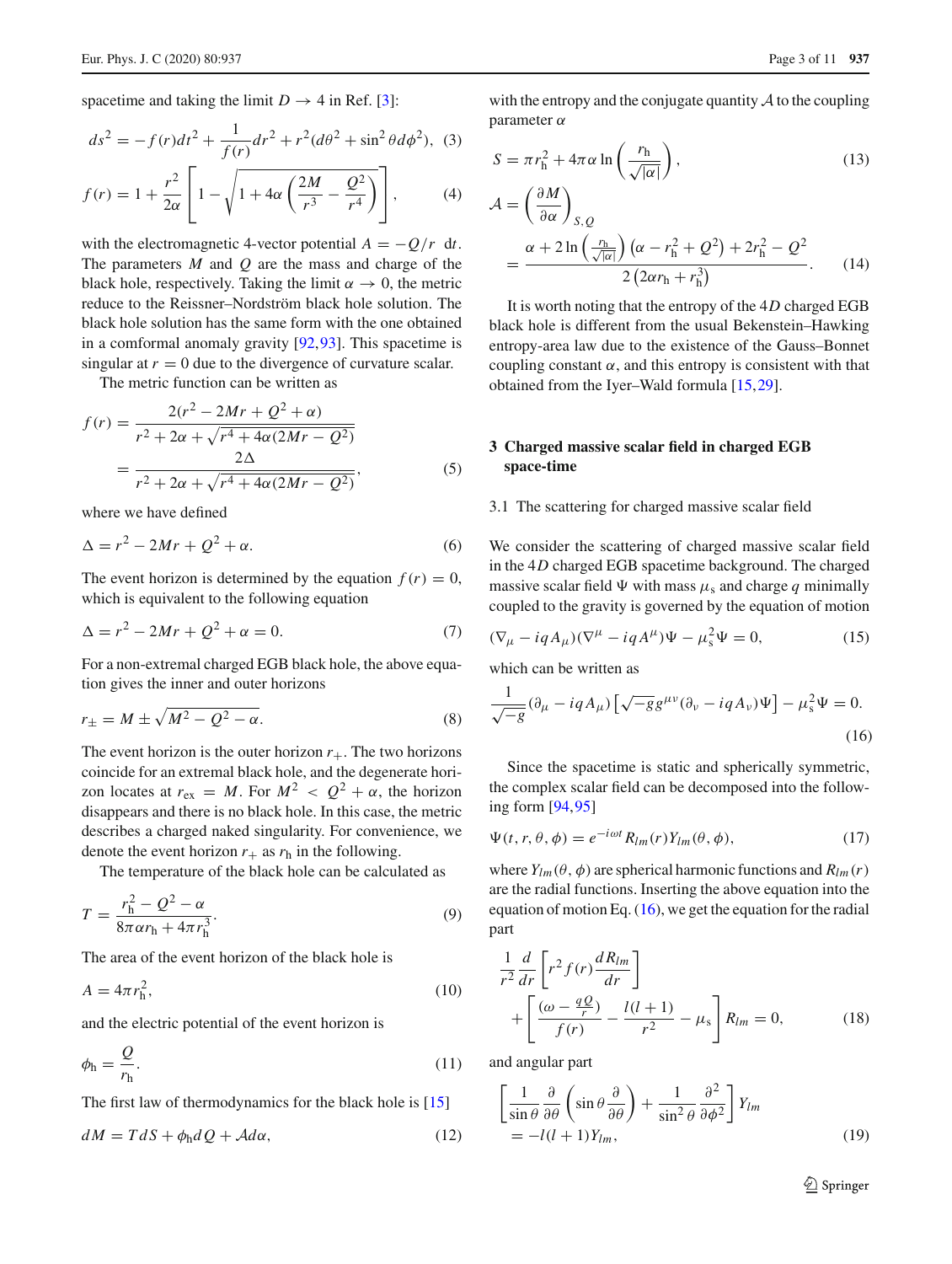where  $l(l + 1)$  is the separation constant and *l* takes positive integra values. The solutions to the angular part of the equation are the spherical harmonic functions. Since the angular solution is well known and it can be normalized to unity, we are more interested in the radial part.

To solve the radial equation, we introduce the tortoise coordinate as usual

$$
\frac{dr}{dr_*} = f(r). \tag{20}
$$

Then, the radial equation has the following form

<span id="page-3-0"></span>
$$
\frac{d^2 R_{lm}}{dr_*^2} + \frac{2f(r)}{r} \frac{dR_{lm}}{dr_*} + \left[ (\omega - \frac{qQ}{r})^2 - f(r) \left( \frac{l(l+1)}{r^2} - \mu_s^2 \right) \right] R_{lm} = 0.
$$
\n(21)

when  $r$  varies from the horizon  $r<sub>h</sub>$  to infinity, the tortoise coordinate ranges from  $-\infty$  to  $+\infty$ , and thus covers the whole space outside the event horizon.

It is convenient to investigate the radial equation near the horizon since we are more concerned with waves incident into the black hole. Near the horizon, Eq.  $(21)$  can be approximated as

$$
\frac{d^2R_{lm}}{dr_*^2} + \left(\omega - \frac{qQ}{r_h}\right)^2 R_{lm} = 0.
$$
 (22)

Using Eq.  $(11)$ , the above equation can be written as the following form

$$
\frac{d^2 R_{lm}}{dr_*^2} + (\omega - q \phi_h)^2 R_{lm} = 0.
$$
 (23)

The solution of the above radial equation is

$$
R_{lm}(r) \sim \exp[\pm i(\omega - m\phi_h)r_*].
$$
 (24)

The positive sign corresponds to outgoing wave modes; while, the negative sign corresponds to the ingoing wave modes. We choose the negative sign since the ingoing wave mode is the physically acceptable solution. Thus, the charged complex scalar field near the event horizon has the form

$$
\Psi = \exp[-i(\omega - q\phi_{\rm h})r_*]Y_{lm}(\theta, \phi)e^{-i\omega t}.
$$
\n(25)

After obtaining the wave function, we can calculate the parameter changes of the black hole through the energy momentum and charge flux of the complex scalar field.

## 3.2 Thermodynamics during scattering of the charged scalar field

Since the 4*D* charged EGB black hole is non-rotating, we shoot a single wave mode  $(l, m = 0)$  into the black hole. The parameter changes of the black hole can be estimated from the fluxes of the charged scalar field during the scattering.

The energy-momentum tensor of the charged scalar field is given by

<span id="page-3-1"></span>
$$
T_{\nu}^{\mu} = \frac{1}{2} \mathcal{D}^{\mu} \Psi \partial_{\nu} \Psi^* + \frac{1}{2} \mathcal{D}^{*\mu} \Psi^* \partial_{\nu} \Psi - \delta_{\nu}^{\mu} \left( \frac{1}{2} \mathcal{D}_{\alpha} \Psi \mathcal{D}^{*\alpha} \Psi^* - \frac{1}{2} \mu_s \Psi \Psi^* \right),
$$
\n(26)

with

$$
\mathcal{D} = \partial_{\mu} - iqA_{\mu}.\tag{27}
$$

From Eq. [\(26\)](#page-3-1), it is easy to get the energy flux through the event horizon

$$
\frac{dE}{dt} = \int_{\mathcal{H}} T_t^r \sqrt{-g} \, d\theta \, d\phi = \omega(\omega - q\phi_{\rm h}) r_{\rm h}^2. \tag{28}
$$

The electric current of the charged scalar field is

$$
j^{\mu} = -\frac{1}{2}iq(\Psi^* \mathcal{D}^{\mu}\Psi - \Psi \mathcal{D}^{*\mu}\Psi^*).
$$
 (29)

The charge flux through the event horizon is

$$
\frac{dQ}{dt} = -\int_{\mathcal{H}} j^r \sqrt{-g} d\theta d\phi = q(\omega - q\phi_{\mathsf{h}}) r_{\mathsf{h}}^2.
$$
 (30)

Where we have used the normalization condition for the spherical harmonic functions  $Y_{lm}(\theta, \phi)$  in the integration. The ratio of the charge flux to the energy flux is  $q/\omega$  as indicated in Ref. [\[96\]](#page-10-15).

From the fluxes of the energy and charge, it is clear that the energy and charge flow into the black hole for wave modes with  $\omega > q\phi_h$ ; while, the energy and charge fluxes are negative for wave modes with  $\omega < q\phi_h$ , which indicates that the scalar field extract energy and charge from the black hole. This is called black hole superradiance [\[97\]](#page-10-16).

Consider an infinitesimal time interval *dt*, the changes in the mass and charge of the black hole are

<span id="page-3-2"></span>
$$
dM = dE = \omega(\omega - q\phi_{\rm h})r_{\rm h}^2 dt,
$$
\n(31)

$$
dQ = q(\omega - q\phi_{\rm h})r_{\rm h}^2 dt. \tag{32}
$$

If we consider a black hole far from extremal, the final state is still a black hole after the absorption of the infinitesimal energy and charge of the complex scalar field. The change in the black hole configuration can be represented in terms of the frequency  $\omega$  and charge  $q$  of the complex scalar field. The change in the location of the horizon *dr*<sup>h</sup> can be obtained from the condition

$$
\Delta(M + dM, Q + dQ, r_h + dr_h) = \frac{\partial \Delta}{\partial M} dM + \frac{\partial \Delta}{\partial Q} dQ
$$

$$
+ \frac{\partial \Delta}{\partial r_h} dr_h = 0. \tag{33}
$$

Then, we obtain the change of the horizon for the scattering process

$$
dr_{\rm h} = \frac{r_{\rm h} dM - QdQ}{r_{\rm h} - M}.
$$
\n(34)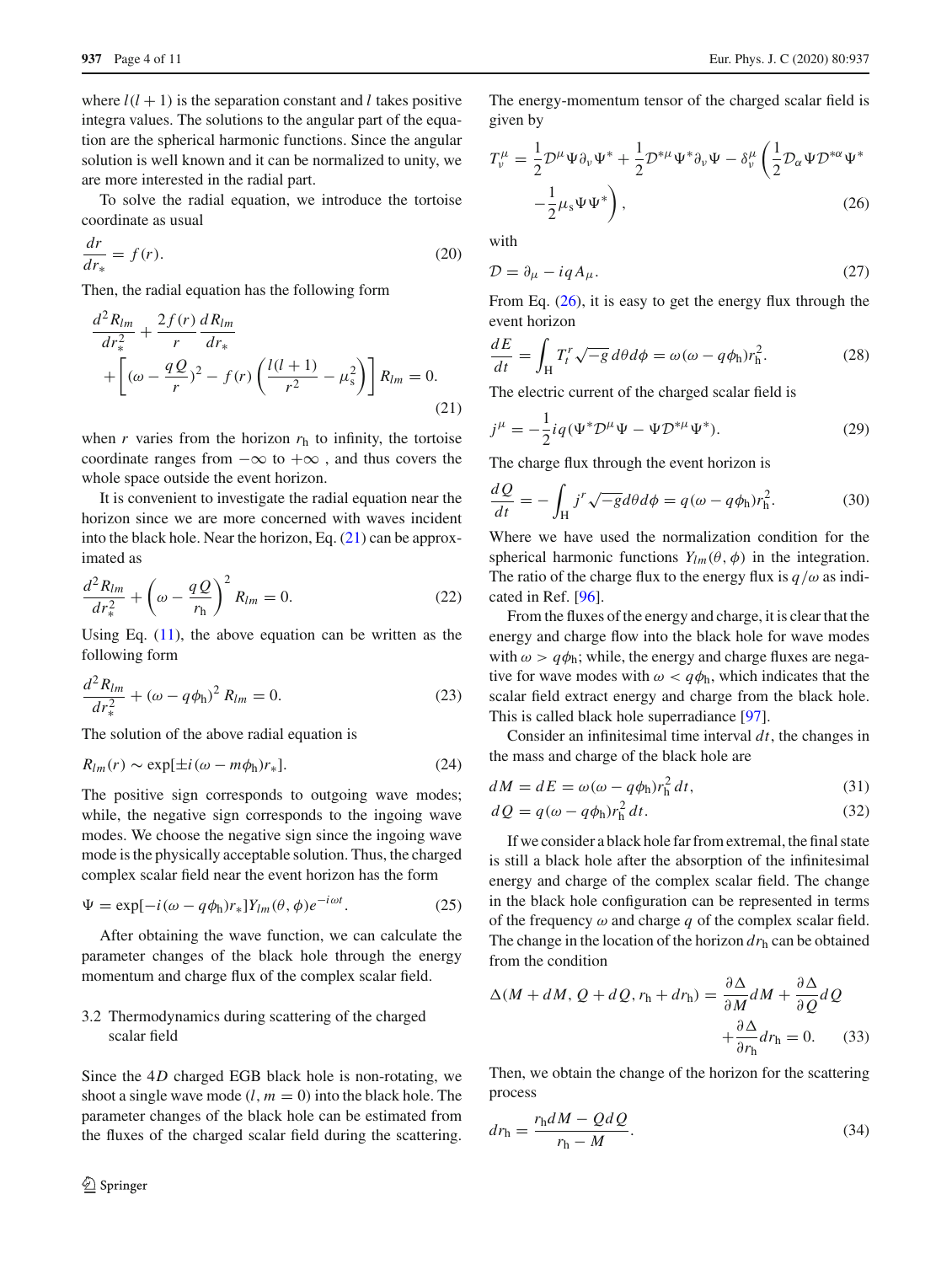The change of the black hole area is

$$
dA = \frac{8\pi r_{\rm h}^2}{\sqrt{M^2 - Q^2 - \alpha}} \left(\omega - q\phi_{\rm h}\right)^2 dt,\tag{35}
$$

which is always positive. This indicates that the area of the event horizon never decreases during the scattering of the complex scalar field, and it is consistent with Hawking's area increasing theorem, which states that the area of a black hole event horizon never decreases during classical process [\[98,](#page-10-17) [99\]](#page-10-18).

## <span id="page-4-0"></span>**4 Overcharging the black hole with the charged massive scalar field**

In this section, we investigate whether extremal and nearextremal 4*D* charged EGB black holes can be destroyed by the charged scalar field during the scattering. We shoot a monotonic classical test complex scalar field with frequency  $\omega$  and azimuthal harmonic index  $m = 0$  into the extremal or near-extremal charged EGB black holes. To examine whether we can overcharge the black hole, we only need to check the existence of event horizon after the scattering.

The metric function  $\Delta$  determines the black hole event horizon

$$
\Delta = r^2 - 2Mr + Q^2 + \alpha. \tag{36}
$$

The metric function  $\Delta$  takes the minimal value at the point  $r_{\min} = M$  with

$$
\Delta_{\min} = Q^2 + \alpha - M^2. \tag{37}
$$

If the minimum of the metric function is negative or zero, the metric describes a black hole; while, if the minimal value of  $\Delta$  is positive, there is no black hole.

It is convenient for us to consider a small time interval *dt*. For the whole scattering process, we can divide it into a series of small time intervals and consider each intervals separately by only changing the parameters of the black hole.

In the the small time interval *dt*, the black hole absorbs the complex scalar field with energy *d E* and charge *d Q*. The change of the black hole parameters are

$$
M \to M' = M + dM,
$$
  
\n
$$
Q \to Q' = Q + dQ,
$$
  
\n
$$
\alpha \to \alpha' = \alpha.
$$
\n(38)

When the fluxes of the charged scalar field enter into the black hole, the minimum of the metric function  $\Delta_{\text{min}}$  changes to  $\Delta'_{\min}$ ,

$$
\Delta'_{\min} = \Delta'_{\min}(M + dM, Q + dQ, \alpha)
$$
  
=  $\Delta_{\min} + \left(\frac{\partial \Delta_{\min}}{\partial M}\right)_{Q,\alpha} dM + \left(\frac{\partial \Delta_{\min}}{\partial Q}\right)_{M,\alpha} dQ$ 

$$
= -(M^2 - Q^2 - \alpha) + 2QdQ - 2MdM.
$$
 (39)

To check the validity of the weak cosmic censorship conjecture, we assume the black hole starts out extremal or very close to extremal. Now, the question is whether the metric function  $\Delta = 0$  has a positive solution after the black hole absorbs the test charged scalar field during the scattering, or equivalently, whether the minimum  $\Delta_{\text{min}}$  of the metric function is positive after the absorption of the charged scalar field.

For a near-extremal black hole, the event horizon radius*r*<sup>h</sup> is extremely close to the point of minimal value  $r_{\min} = M$ , we define an infinitesimal distance  $\epsilon$  between the event horizon  $r<sub>h</sub>$  and the minimal point  $r<sub>min</sub>$ :

$$
r_{\rm h} = r_{\rm min} + \epsilon. \tag{40}
$$

It is clear that  $\epsilon > 0$  describes a near-extremal black hole and  $\epsilon = 0$  correspond to the extremal black hole. Before the absorption of the scalar field, we can write the minimum of the metric function  $\Delta$  as

$$
\Delta_{\min} = Q^2 + \alpha - M^2 = -\epsilon^2. \tag{41}
$$

During the infinitesimal time interval *dt* of the scattering, the black hole absorbs the charged scalar field and the minimum of the metric function  $\Delta_{\min}$  becomes  $\Delta'_{\min}$ :

$$
\Delta'_{\min} = -(M^2 - Q^2 - \alpha) - 2MdM + 2QdQ. \tag{42}
$$

Plugging Eqs. [\(31\)](#page-3-2) and [\(32\)](#page-3-2) into the above equation and to first order in *dt*, we have

$$
\Delta'_{\min} = -\epsilon^2 - 2Mq^2 \left(\frac{\omega}{q} - \phi_{\rm h}\right) \left(\frac{\omega}{q} - \frac{Q}{M}\right) r_{\rm h}^2 \, dt,\tag{43}
$$

where  $\phi_h$  is the electric potential of the black hole as defined in Eq. [\(11\)](#page-2-2).

To check the validity of the weak cosmic censorship conjecture for the 4*D* charged EGB black hole, we consider extremal black hole first. For extremal 4*D* charged EGB black hole, we have

$$
M^2 - Q^2 - \alpha = 0,\t\t(44)
$$

and the electric potential

$$
\phi_{\rm h} = \frac{Q}{M}.\tag{45}
$$

Then, after the absorption of the charged scalar field, the minimal value of the metric function is

$$
\Delta'_{\min} = -2Mq^2 \left(\frac{\omega}{q} - \phi_{\rm h}\right)^2 r_{\rm h}^2 dt,\tag{46}
$$

which is always negative. It is clear that the extremal black hole becomes non-extremal and has two event horizons after absorption of scalar field with  $\omega \neq q\phi_h$ . While for charged scalar field with  $\omega = q\phi$ , the extremal black hole will still be extremal since the scalar field neither be absorbed nor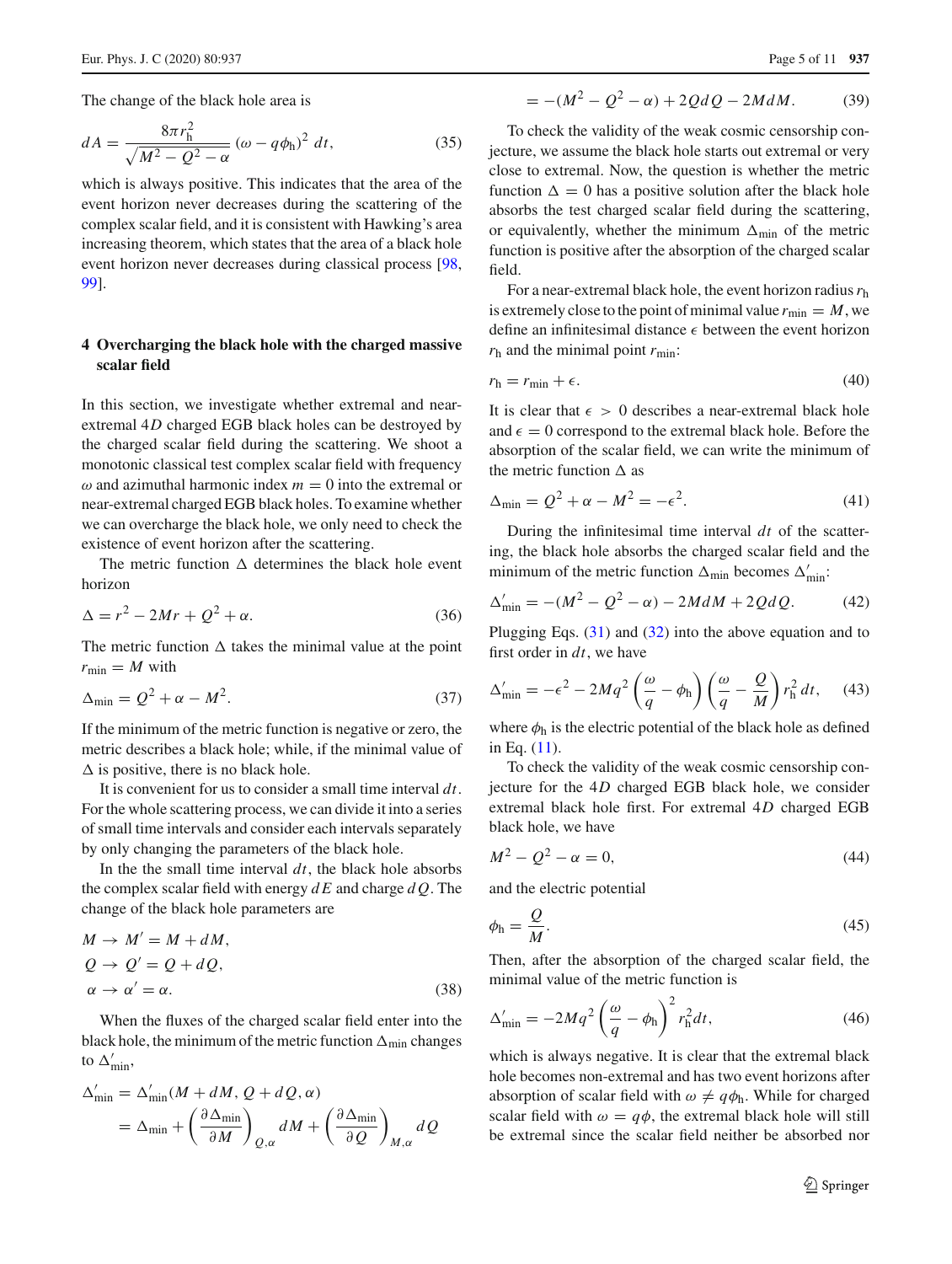extract energy from the black hole. This suggests that the extremal black hole cannot be overcharged, and the weak cosmic censorship conjecture is valid for extremal 4*D* EGB black hole.

For a near-extremal 4*D* EGB black hole, we only need to check whether the charged scalar field with mode

$$
\frac{\omega_0}{q} = \frac{1}{2} \left( \frac{Q}{M} + \phi_{\rm h} \right)
$$

can destroy the event horizon. Since scalar field belongs to this mode, the metric function  $\Delta'_{\min}$  is the largest. Thus, the near-extremal black hole can be destroyed unless this mode of the scalar field can overcharge the black hole.

We shoot a wave with the mode ( $\omega_0$ ,  $m = 0$ ) into the nearextremal 4*D* charged EGB black hole. Then, the minimal value of the metric function is

$$
\Delta'_{\min} = -\epsilon^2 + \frac{q^2 Q^2}{2M} \epsilon^2 dt. \tag{47}
$$

Since the time interval is infinitesimal and  $dt \sim \epsilon$ . Then, we have

$$
\Delta'_{\min} = -\epsilon^2 + \frac{q^2 Q^2}{2M} \epsilon^3 < 0. \tag{48}
$$

Which shows that the near-extremal 4*D* charged EGB black hole always has two event horizons after the scattering. This indicates that near-extremal 4*D* EGB black hole cannot be overcharged and the weak cosmic censorship conjecture is valid.

Thus, both extremal and near-extremal 4*D* charged EGB black holes cannot be overcharged by the charged scalar field during the scattering and the weak cosmic censorship conjecture is valid. It is worth noting that for charged scalar field injection the Gauss–Bonnet coupling constant has no effect on the validity of the weak cosmic censorship conjecture. The weak cosmic censorship conjecture is still valid for both positive and negative coupling constant, and for vanishing Gauss–Bonnet coupling constant, the result recovers to that of Reissner–Nordström black hole.

#### <span id="page-5-0"></span>**5 Overcharging the black hole with test particle**

Now we attempt to destroy the event horizon of the 4*D* charged EGB black hole with a test charged particle. The gedanken experiment to destroy the event horizon of an extremal black hole with large charge or large angular momentum was first designed by Wald [\[41\]](#page-9-15). The research demonstrates that the repulsion force is just great enough to prevent particles causing the destruction of event horizon to be captured by extremal Kerr–Newman black hole. Further research of Hubeny suggests that a near-extremal charged black hole can be overcharged [\[42](#page-9-16)]. The work of Jacobson and Sotiriou for Kerr black hole further supports that nearextremal black hole can violate the weak cosmic censorship conjecture [\[43](#page-9-17)]. In this section, we use this method to check the validity of the weak cosmic censorship conjecture for 4*D* charged EGB black hole and consider the effect of the Guass–Bonnet coupling constant on the validity of weak cosmic censorship conjecture.

We shoot a test particle with rest mass *m* and charge δ*Q* into the black hole on the radial direction. Due to the presence of electric repulsion force, the trajectory for the test charged particle in the 4*D* charged EGB spacetime is not geodesic. The equation of motion for the charged particle can be derived from the Lagrangian

$$
L = \frac{1}{2} m g_{\mu\nu} \frac{dx^{\mu}}{d\tau} \frac{dx^{\nu}}{d\tau} + \delta Q A_{\mu} \frac{dx^{\mu}}{d\tau}.
$$
 (49)

From the Eular–Lagrangian equation, we can get the equation of motion, which is

$$
\frac{d^2x^{\mu}}{d\tau^2} + \Gamma^{\mu}_{\alpha\beta}\frac{dx^{\alpha}}{d\tau}\frac{dx^{\beta}}{d\tau} = \frac{\delta Q}{m}F^{\mu}_{\ \nu}\frac{dx^{\nu}}{d\tau}.
$$
 (50)

Where  $F^{\mu\nu}$  is the electromagnetic field tensor of the 4*D* charged EGB spacetime,

$$
F = dA = \frac{Q}{r^2} dr \wedge dt.
$$
 (51)

Since we shoot the charged test particle into the black hole along the radial direction, the angular momentum of the particle is zero. The energy δ*E* of the particle is

$$
\delta E = -P_t = -\frac{\partial L}{\partial \dot{t}} = -mg_{00}\frac{dt}{d\tau} - \delta Q A_t, \qquad (52)
$$

and the angular momentum of the particle

$$
P_{\theta} = \frac{\partial L}{\partial \dot{\theta}} = mg_{22} \frac{d\theta}{d\tau} = 0,
$$
\n(53)

$$
P_{\phi} = \frac{\partial L}{\partial \dot{\phi}} = mg_{33} \frac{d\phi}{d\tau} = 0.
$$
 (54)

To check the validity of the weak cosmic censorship conjecture for the 4*D* charged EGB black hole, we first find the condition for particles to enter into the black hole, and then check whether the particle can destroy the event horizon of the black hole.

The four velocity of a massive particle is time-like and an unit vector, then, we have

$$
U^{\mu}U_{\mu} = g_{\alpha\beta} \frac{dx^{\alpha}}{d\tau} \frac{dx^{\beta}}{d\tau}
$$
  
= 
$$
\frac{1}{m^2} g^{\alpha\beta} (P_{\alpha} - \delta Q A_{\alpha})(P_{\beta} - \delta Q A_{\beta}) = -1.
$$
 (55)

Substituting the energy  $\delta E$  and angular momentum  $P_{\theta}$  and  $P_{\phi}$  into the above equation, we have

$$
g^{00}\delta E^2 + 2g^{00}A_t\delta Q\delta E + g^{00}A_t^2\delta Q^2 + g^{11}P_r^2 + m^2 = 0.
$$
\n(56)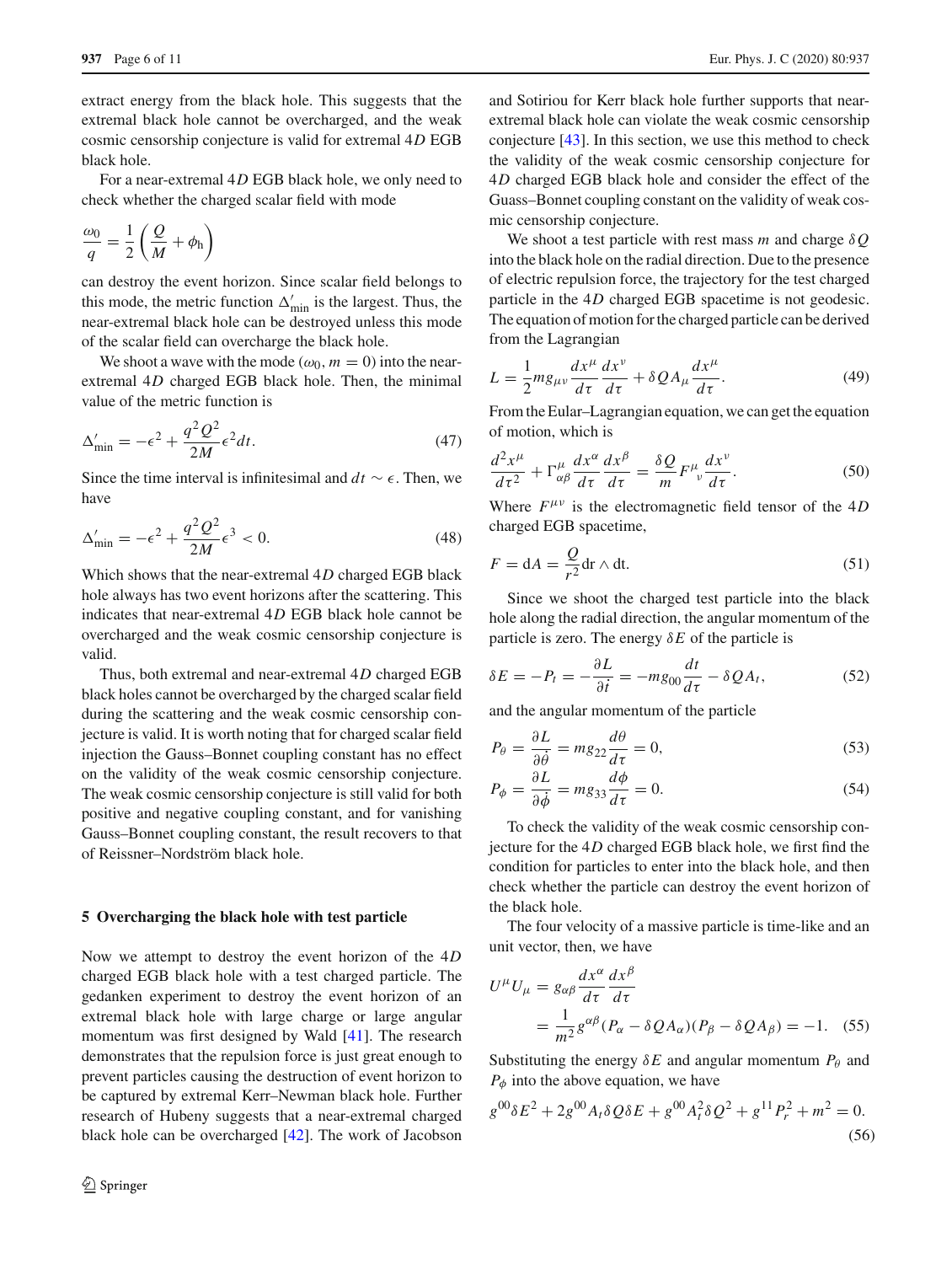The above equation is a quadratic equation for δ*E*. Solving the equation, we can get the energy of the charged particle,

$$
\delta E = -A_t \delta Q - \frac{1}{g^{00}} \left[ -g^{00} (g^{11} P_r^2 + m^2) \right]^{\frac{1}{2}}.
$$
 (57)

Where we have chosen the future directed solution  $dt/d\tau > 0$ . Since the trajectory of a massive particle outside the event horizon of the 4*D* charged EGB black hole should be time-like and future directed. The future directed condition  $dt/d\tau > 0$  is equivalent to the following condition

$$
\delta E > -A_t \delta Q. \tag{58}
$$

A particle falling into a black hole must cross the event horizon. Hence, the future directed condition for the charged particle at the event horizon implies

$$
\delta E > \frac{Q}{r_{\rm h}} \delta Q = \phi_{\rm h} \delta Q. \tag{59}
$$

Thus, the condition for the particle to enter into the black hole is

<span id="page-6-0"></span>
$$
\delta E > \delta E_{\min} \equiv \phi_{\rm h} \delta Q. \tag{60}
$$

This constraint guarantees that the test charged particle shooting into the black hole can fall into the event horizon. The constraint can also be derived from the null energy condition as in Ref. [\[43\]](#page-9-17).

On the other hand, to overcharge the black hole, the energy of the particle should not be too large. Thus, there should be an upper bound on the energy of the particle. To first order, the condition to overcharge the black hole is

$$
\Delta'_{\min} = -(M + \delta E)^2 + (Q + \delta Q)^2 + \alpha
$$
  
=  $-M^2 + Q^2 + \alpha - 2M\delta E + 2Q\delta Q > 0,$  (61)

which can be written as

<span id="page-6-1"></span>
$$
\delta E < \delta E_{\text{max}} = \frac{Q}{M} \delta Q - \frac{M^2 - Q^2 - \alpha}{2M}.\tag{62}
$$

As long as the energy and charge of the test particle satisfy the two conditions Eqs.  $(60)$  and  $(62)$ , the horizon of the 4*D* charged EGB black hole can be destroyed and the weak cosmic censorship conjecture can be violated.

If the 4*D* charged EGB black hole starts out extremal, then we have  $M^2 - Q^2 - \alpha = 0$  and  $\phi_h = Q/M$ . Therefore, we have

$$
\delta E_{\text{max}} = \frac{Q}{M} \delta Q = \delta E_{\text{min}}.\tag{63}
$$

So  $\delta E_{\text{min}}$  never less than  $\delta E_{\text{max}}$ . This indicates that particles causing the destruction of the event horizon just not be captured by the extremal 4*D* charged EGB black hole. This was claimed long ago by Wald for Kerr–Newman black hole [\[41](#page-9-15)].

However, if the black hole starts out very close to extremal, the event horizon of the black hole satisfys the inequality  $r_h = M + \sqrt{M^2 - Q^2 - \alpha} > M$ . This inequality implies

 $\phi_h = Q/r_h < Q/M$ . To first order, it is clear that there exist values of  $\delta E$  satisfying both inequalities Eqs. [\(60\)](#page-6-0) and [\(62\)](#page-6-1). So a near-extremal 4*D* charged EGB black hole can be overcharged and the weak cosmic censorship conjecture can be violated. Note that to first order, the Gauss–Bonnet coupling constant has no significant effect on the validity of the weak cosmic censorship conjecture.

Next, we consider the second order. To second order, the condition for overcharging the 4*D* charged EGB black hole is

$$
\Delta'_{\min} = -(M + \delta E)^2 + (Q + \delta Q)^2 + \alpha > 0.
$$
 (64)

The condition to overcharge the 4*D* charged EGB black hole becomes that of Reissner–Nordström black hole for vanishing Gauss–Bonnet coupling constant. As previous research of Hubeny [\[42\]](#page-9-16) shows that extremal Reissner–Nordström black hole cannot be overcharged while near-extremal one can violate the weak cosmic censorship conjecture.

For positive coupling constant  $\alpha$ , the condition to destroy the event horizon of the black hole is

<span id="page-6-2"></span>
$$
\frac{(\delta E + M)^2}{\alpha} - \frac{(\delta Q + Q)^2}{\alpha} < 1. \tag{65}
$$

The above inequality describes a region below the upper branch of a hyperbola. It is clear from Fig. [1](#page-7-1) that there exist particles with values of  $\delta E$  and  $\delta Q$  such that the two conditions [\(60\)](#page-6-0) and [\(65\)](#page-6-2) can be satisfied simultaneously both for extremal and near-extremal 4*D* charged EGB black holes. Hence, to second order, both extremal and near-extremal 4*D* charged EGB black holes can be destroyed for positive coupling constant.

We emphasize here, that due to the existence of the positive coupling constant, extremal charged EGB black hole can be overcharged, which is contrary to previous research that other extremal black holes cannot be overcharged or overspun by a test particle [\[41](#page-9-15)[,43](#page-9-17)].

For negative coupling constant  $\alpha$ , the condition to overcharge the black hole is

$$
\frac{(\delta Q + Q)^2}{|\alpha|} - \frac{(\delta E + M)^2}{|\alpha|} > 1.
$$
\n
$$
(66)
$$

This gives the upper bound of energy for the particle

<span id="page-6-3"></span>
$$
\delta E < \delta E_{\text{max}} = \sqrt{(\delta Q + Q)^2 - |\alpha|} - M. \tag{67}
$$

Some algebra reveals that δ*E*min never less than δ*E*max for extremal 4*D* charged EGB black hole. So the event horizon of extremal 4*D* charged EGB black hole cannot be destroyed.

For near-extremal 4*D* charged EGB black hole, the validity of the weak cosmic censorship conjecture depends on the value of the Gauss–Bonnet coupling constant  $\alpha$ . If 0 <  $-\alpha \ll M$ , the charge of the near-extremal black hole *Q* ∼ *M*. The horizon of the black hole can be destroyed as that of Reissner–Nordström black hole. While for −α >> *M*,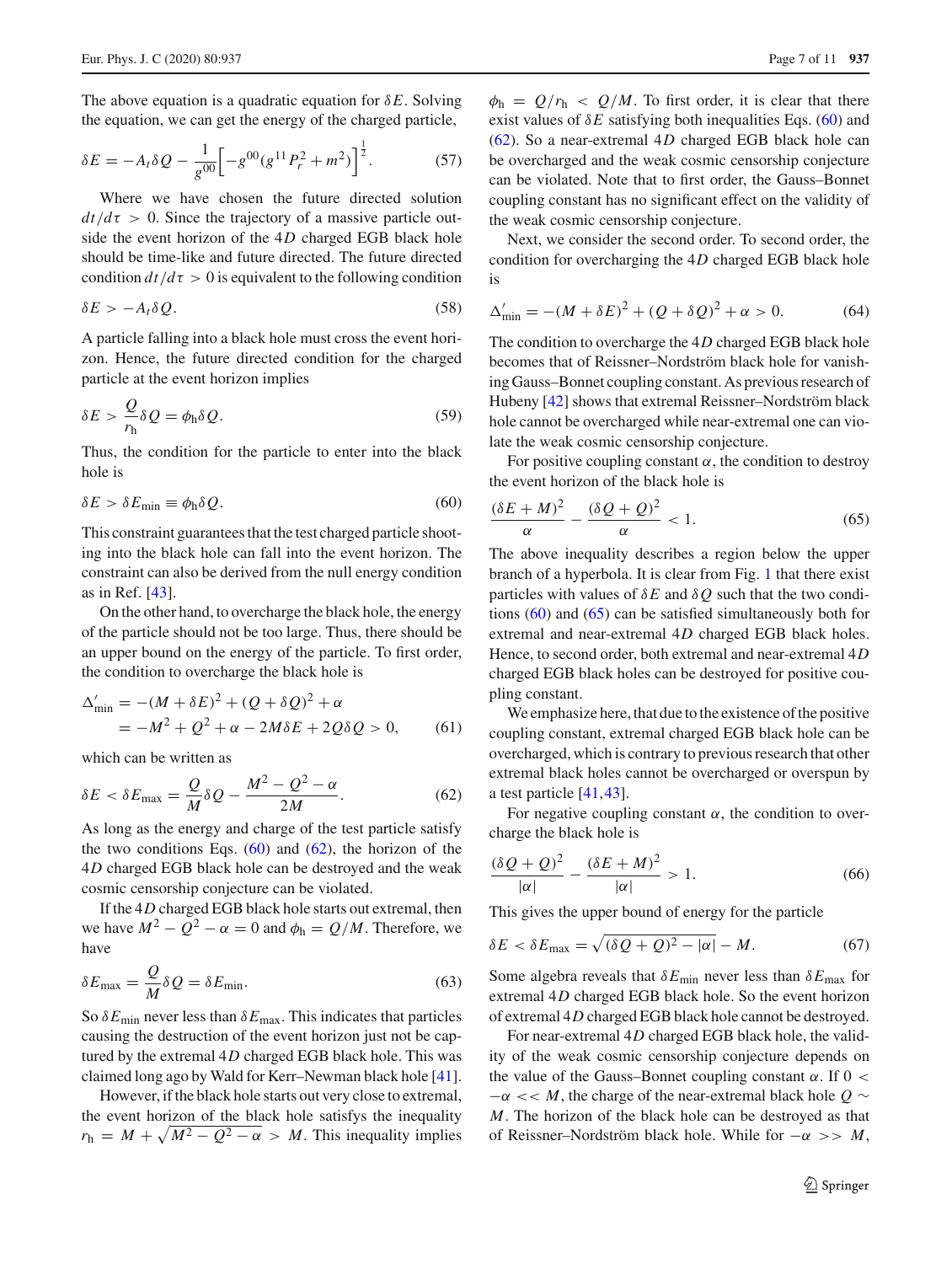

<span id="page-7-1"></span>**Fig. 1** Energy bounds for the charged particle  $\delta E_{\text{max}}$  (black solid lines) and  $\delta E_{\text{min}}$  (red dashed lines) vs. charge of the particle  $\delta Q$  for extremal and near-extremal 4*D* charged EGB black hole for positive coupling constant. Where we have choose the mass  $M = 2$  for the black hole, the



Gauss–Bonnet coupling constant  $\alpha = 3$ , and **a** charge of the extremal black hole  $Q = 1$ , **b** charge of the near-extremal black hole  $Q = 0.9$ . The grey region is for  $\delta E_{\text{max}} > \delta E_{\text{min}}$ 

the charge of the near-extremal black hole  $Q \gg M$ . In this case, there is not any value of δ*E* satisfying both inequality [\(60\)](#page-6-0) and [\(67\)](#page-6-3), which shows that near-extremal black hole cannot be overcharged. Physically, this is because the electric repulsion force is too large for the charged particle to enter into the black hole.

Hence, to first order, extremal 4*D* charged EGB black hole cannot be overcharged; while the event horizon of nearextremal black hole can be destroyed. To second order, however, both extremal and near-extremal 4*D* charged EGB black hole can be destroyed for positive Gauss–Bonnet coupling constant; for negative Gauss–Bonnet coupling constant, extremal black hole cannot be overcharged and the validity of the weak cosmic censorship conjecture for nearextremal black hole depends on the value of the Gauss– Bonnet coupling constant.

#### <span id="page-7-0"></span>**6 Comparing with other works**

After our article appeared in arXiv a day later, Ying also posted a paper about weak cosmic censorship conjecture for the novel 4*D* charged EGB black hole on arXiv [\[100](#page-10-19)]. There are some similarities and differences between our work and Ying's research.

In our work, both charged scalar field scattering gedanken experiment and charged particle absorption experiment in the normal phase space were investigated. We considered the minimal value of the event horizon function  $\Delta'_{min}$  to first order for scalar field scattering; and both first and second order for the minimal value of the event horizon function  $\Delta'_{\text{min}}$  for charged particle absorption.

Ying considered particle absorption gedanken experiment both in the normal phase space and in the extended phase space, but the calculation of the minimal value of the event horizon function  $f(r_{\text{min}})$  (in Ying's symbol) only to first order after the absorption of a charged particle.

In our work, we set the cosmological constant  $\Lambda = 0$ , which makes it easier to calculate the minimal of the event horizon function  $\Delta'_{\text{min}}$  to second order for particle injection. This leads to many interesting results, which cannot be derived from first order approximation, such as an extremal black hole can be overcharged for positive Gauss–Bonnet coupling constant. This is the main reason we only considered weak cosmic censorship conjecture in the normal phase space.

To first order of the minimal of the event horizon function, Ying's work should be the same with our research for particle absorption in the normal phase space, but Ying made a mistake in the estimation of the minimal of the event horizon function. After correcting the mistake, to first order, Ying's work is the same with our research.

In Ying's work, after the near-extremal black hole absorbing a charged particle with energy  $E = q\Phi + |P^r(r_+)|$  and charge *q*, the minimal of the event horizon function is

<span id="page-7-2"></span>
$$
f(r_{\min} + dr_{\min}) = \delta - \frac{2|P^r(r_+)|}{r_{\min} + \frac{2\alpha}{r_{\min}}(1 - \delta)}
$$

$$
+ \frac{2Qq\epsilon'}{r_+^2(1 - \epsilon'^2) + \alpha(1 - \delta)},
$$
(68)

where

$$
\delta \equiv f(r_{\rm min}) \le 0 \tag{69}
$$

and

$$
r_{\min} = r_+(1 - \epsilon').\tag{70}
$$

Ying then claimed that the third term of Eq. [\(68\)](#page-7-2) can be neglected in the near-extremal black hole case since 0 <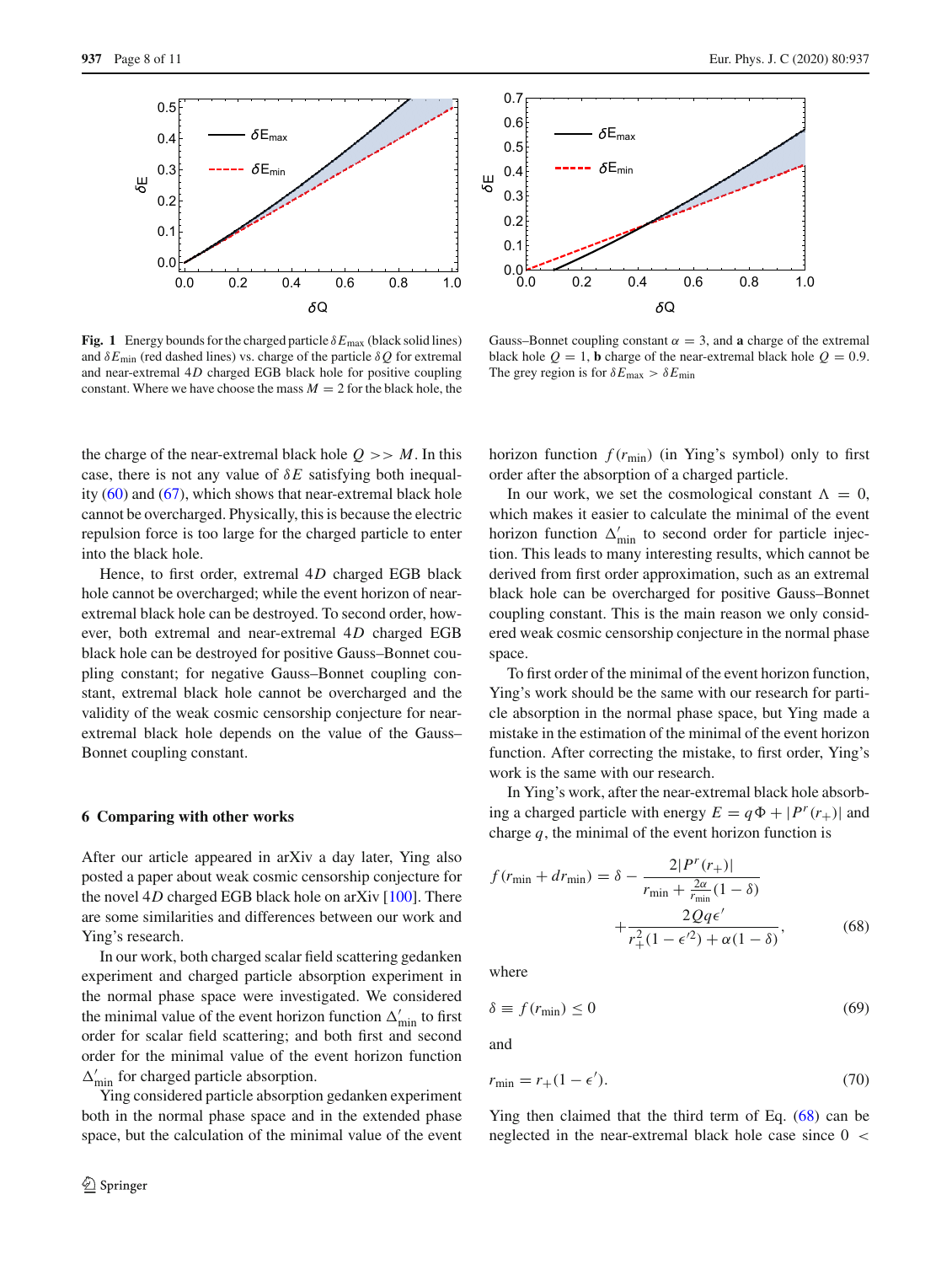$\epsilon' \ll 1$ , then Ying got the following result

$$
f(r_{\min} + dr_{\min}) = \delta - \frac{2|P^r(r_+)|}{r_{\min} + \frac{2\alpha}{r_{\min}}(1 - \delta)} < 0,
$$
 (71)

and claimed that the weak cosmic censorship conjecture is valid for the near-extremal black hole. However, for vanishing Gauss–Bonnet coupling constant  $\alpha \rightarrow 0$ , Ying's conclusion contradicts with Hubeny's seminal work that a nearextremal Reissner–Nordström black hole can be overcharged in test particle approximation [\[42\]](#page-9-16). The reason for the contradiction is that Ying neglected the third term in Eq. [\(68\)](#page-7-2).

The minimal of the event horizon function  $\delta \equiv f(r_{\text{min}})$ for near-extremal black hole is of order  $\epsilon'$ , and we can choose injected particles with large charge *q* but small radial momen- $\tan 0 < |P^r(r_+)| < \epsilon' \ll 1$ . The particle can cross the event horizon, since the energy of the particle  $E = q\Phi + |P^r(r_+)|$ is large, too. In this case, after the absorption of the charged particle, the minimal of the event horizon function [\(68\)](#page-7-2) can be positive. This leads to the result that weak cosmic censorship conjecture can be violated for a near-extremal black hole, and the result can be recovered to that of Reissner– Nordström black hole for vanishing Gauss–Bonnet coupling constant.

#### **7 Discussion and conclusions**

In this paper, we have explored the scenario of destroying the event horizon of the novel 4*D* charged EGB black hole with test field and test particle respectively. For the test charged field thought experiment, the result suggests that both extremal and near-extremal black hole cannot violate the weak cosmic censorship conjecture, and the result is independent of the Gauss–Bonnet coupling constant. For the test charged particle gedanken experiment, to first order, extremal 4*D* charged EGB black hole cannot be overcharged and near-extremal black hole can be destroyed; to second order, however, both extremal and near-extremal 4*D* charged EGB black hole can be overcharged for positive Gauss–Bonnet coupling constant; for negative Gauss–Bonnet coupling constant, extremal black hole cannot be overcharged and the validity of the weak cosmic censorship conjecture for nearextremal black hole depends on the Gauss–Bonnet coupling constant.

**Acknowledgements** We thank Yu-Xiao Liu, Shao-Wen Wei, Zi-Chao Lin and Wen-Bin Feng for many useful discussions. This work was supported in part by the National Natural Science Foundation of China (Grants no. 11875151, no. 11522541, and no. 11675064), and the Fundamental Research Funds for the Central Universities (Grants no. lzujbky-2019-it21).

**Data Availability Statement** This manuscript has no associated data or the data will not be deposited. [Authors' comment: This is a theoretical work and there are no additional date to be deposited.]

**Open Access** This article is licensed under a Creative Commons Attribution 4.0 International License, which permits use, sharing, adaptation, distribution and reproduction in any medium or format, as long as you give appropriate credit to the original author(s) and the source, provide a link to the Creative Commons licence, and indicate if changes were made. The images or other third party material in this article are included in the article's Creative Commons licence, unless indicated otherwise in a credit line to the material. If material is not included in the article's Creative Commons licence and your intended use is not permitted by statutory regulation or exceeds the permitted use, you will need to obtain permission directly from the copyright holder. To view a copy of this licence, visit [http://creativecomm](http://creativecommons.org/licenses/by/4.0/) [ons.org/licenses/by/4.0/.](http://creativecommons.org/licenses/by/4.0/) Funded by SCOAP<sup>3</sup>.

#### **References**

- <span id="page-8-0"></span>1. D. Glavan, C. Lin, Einstein–Gauss–Bonnet gravity in fourdimensional spacetime. Phys. Rev. Lett. **124**, 081301 (2020). [arXiv:1905.03601](http://arxiv.org/abs/1905.03601) [gr-qc]
- <span id="page-8-1"></span>2. G. Cognola, R. Myrzakulov, L. Sebastiani, S. Zerbini, Einstein gravity with Gauss–Bonnet entropic corrections. Phys. Rev. D **88**, 024006 (2013). [arXiv:1304.1878](http://arxiv.org/abs/1304.1878) [gr-qc]
- <span id="page-8-2"></span>3. P.G. Fernandes, Charged black holes in AdS spaces in 4*D* Einstein Gauss–Bonnet gravity. Phys. Lett. B **805**, 135468 (2020). [arXiv:2003.05491](http://arxiv.org/abs/2003.05491) [gr-qc]
- <span id="page-8-3"></span>4. S.-W. Wei, Y.-X. Liu, Testing the nature of Gauss–Bonnet gravity by four-dimensional rotating black hole shadow. [arXiv:2003.07769](http://arxiv.org/abs/2003.07769) [gr-qc]
- <span id="page-8-4"></span>5. R. Kumar, S.G. Ghosh, Rotating black holes in 4*D* Einstein– Gauss–Bonnet gravity and its shadow. JCAP **07**, 053 (2020). [arXiv:2003.08927](http://arxiv.org/abs/2003.08927) [gr-qc]
- <span id="page-8-5"></span>6. R. Konoplya, A. Zinhailo, Quasinormal modes, stability and shadows of a black hole in the novel 4*D* Einstein–Gauss–Bonnet gravity. [arXiv:2003.01188](http://arxiv.org/abs/2003.01188) [gr-qc]
- 7. M. Guo, P.C. Li, Innermost stable circular orbit and shadow of the 4*D* Einstein–Gauss–Bonnet black hole. Eur. Phys. J. C **80**, 588 (2020). [arXiv:2003.02523](http://arxiv.org/abs/2003.02523) [gr-qc]
- <span id="page-8-6"></span>8. R. Roy, S. Chakrabarti, Study on black hole shadows in asymptotically de Sitter spacetimes. Phys. Rev. D **102**, 024059 (2020). [arXiv:2003.14107](http://arxiv.org/abs/2003.14107) [gr-qc]
- <span id="page-8-7"></span>9. C. Liu, T. Zhu, Q. Wu, Thin accretion disk around a four-dimensional Einstein–Gauss–Bonnet black hole. [arXiv:2004.01662](http://arxiv.org/abs/2004.01662) [gr-qc]
- <span id="page-8-8"></span>10. Y.P. Zhang, S.W. Wei, Y.X. Liu, Spinning test particle in fourdimensional Einstein–Gauss–Bonnet black hole. Universe **6**, 103 (2020). [arXiv:2003.10960](http://arxiv.org/abs/2003.10960) [gr-qc]
- <span id="page-8-9"></span>11. X.H. Jin, Y.X. Gao, D.J. Liu, Strong gravitational lensing of a 4-dimensional Einstein–Gauss–Bonnet black hole in homogeneous plasma. Int. J. Mod. Phys. D **29**, 2050065 (2020). [arXiv:2004.02261](http://arxiv.org/abs/2004.02261) [gr-qc]
- 12. S.U. Islam, R. Kumar, S.G. Ghosh, Gravitational lensing by black holes in 4D Einstein–Gauss–Bonnet gravity. JCAP **09**, 030 (2020). [arXiv:2004.01038](http://arxiv.org/abs/2004.01038) [gr-qc]
- <span id="page-8-10"></span>13. M. Heydari-Fard, M. Heydari-Fard, H. Sepangi, Bending of light in novel 4*D* Gauss–Bonnet-de Sitter black holes by Rindler–Ishak method. [arXiv:2004.02140](http://arxiv.org/abs/2004.02140) [gr-qc]
- <span id="page-8-11"></span>14. A. Naveena Kumara, C.A. Rizwan, K. Hegde, M.S. Ali, A.K. M, Rotating 4D Gauss–Bonnet black hole as particle accelerator. [arXiv:2004.04521](http://arxiv.org/abs/2004.04521) [gr-qc]
- <span id="page-8-12"></span>15. S.W. Wei, Y.X. Liu, Extended thermodynamics and microstructures of four-dimensional charged Gauss–Bonnet black hole in AdS space. Phys. Rev. D **101**, 104018 (2020). [arXiv:2003.14275](http://arxiv.org/abs/2003.14275) [gr-qc]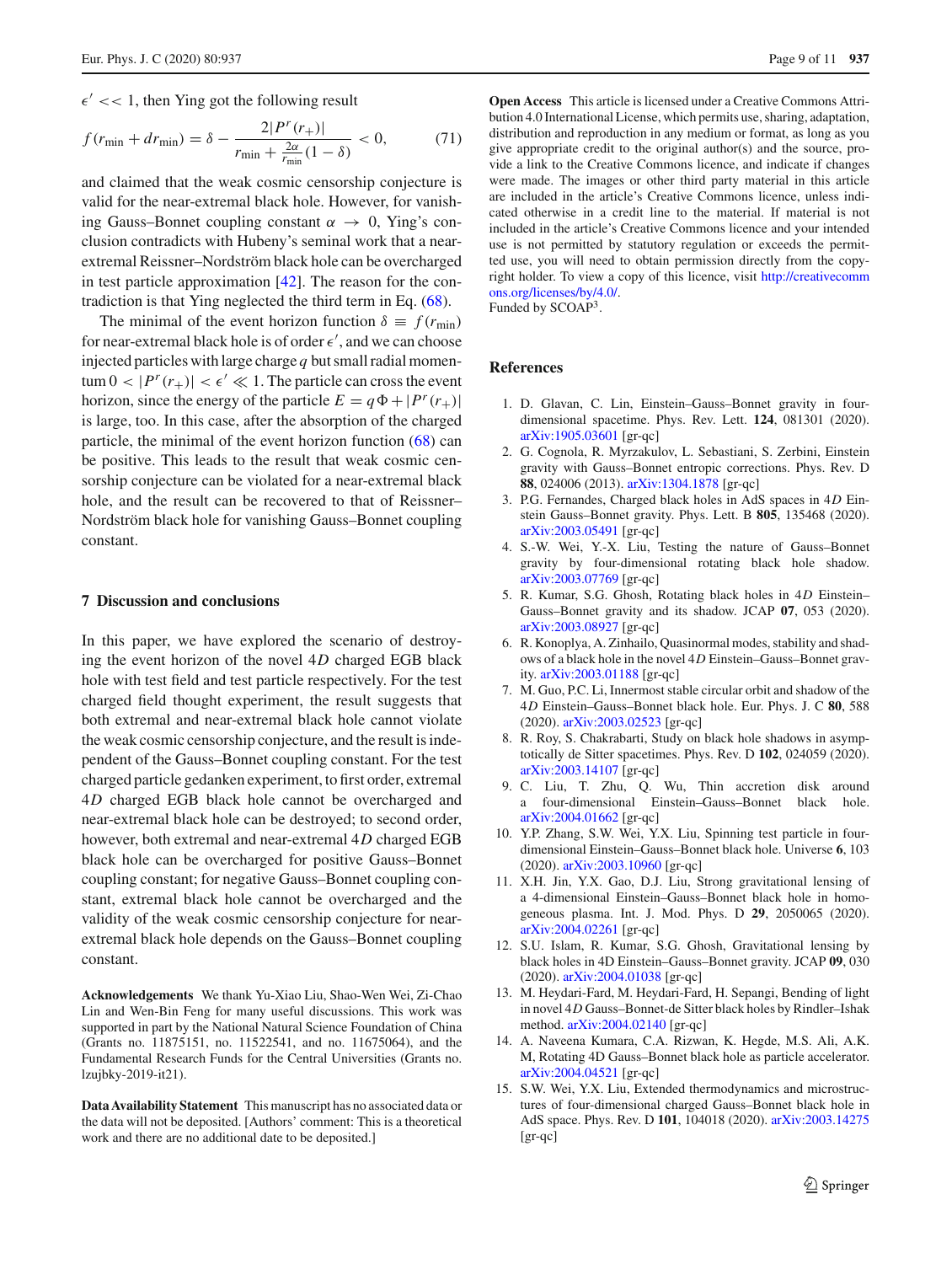- 16. K. Hegde, A. Naveena Kumara, C.A. Rizwan, A.K. M., M.S. Ali, Thermodynamics, phase transition and joule thomson expansion of novel 4-D Gauss Bonnet AdS black hole. [arXiv:2003.08778](http://arxiv.org/abs/2003.08778) [gr-qc]
- 17. B. Eslam Panah, K. Jafarzade, 4D Einstein–Gauss–Bonnet AdS black holes as heat engine. [arXiv:2004.04058](http://arxiv.org/abs/2004.04058) [hep-th]
- 18. D.V. Singh, S. Siwach, Thermodynamics and P-v criticality of Bardeen-AdS Black Hole in 4*D* Einstein–Gauss–Bonnet gravity. Phys. Lett. B **808**, 135658 (2020). [arXiv:2003.11754](http://arxiv.org/abs/2003.11754) [gr-qc]
- <span id="page-9-0"></span>19. S.A.H. Mansoori, Thermodynamic geometry of novel 4-*D* Gauss Bonnet AdS black hole. [arXiv:2003.13382](http://arxiv.org/abs/2003.13382) [gr-qc]
- <span id="page-9-1"></span>20. A.K. Mishra, Quasinormal modes and strong cosmic censorship in the novel 4D Einstein–Gauss–Bonnet gravity. [arXiv:2004.01243](http://arxiv.org/abs/2004.01243) [gr-qc]
- 21. M. Churilova, Quasinormal modes of the Dirac field in the novel 4D Einstein–Gauss–Bonnet gravity. [arXiv:2004.00513](http://arxiv.org/abs/2004.00513) [gr-qc]
- <span id="page-9-2"></span>22. A. Aragn, R. Bcar, P. Gonzlez, Y. Vsquez, Perturbative and nonperturbative quasinormal modes of 4D Einstein–Gauss–Bonnet black holes. Eur. Phys. J. C **80**, 773 (2020). [arXiv:2004.05632](http://arxiv.org/abs/2004.05632) [gr-qc]
- <span id="page-9-3"></span>23. C.Y. Zhang, S.J. Zhang, P.C. Li, M. Guo, Superradiance and stability of the novel 4D charged Einstein–Gauss–Bonnet black hole. JHEP **08**, 105 (2020). [arXiv:2004.03141](http://arxiv.org/abs/2004.03141) [gr-qc]
- <span id="page-9-4"></span>24. S.L. Li, P. Wu, H. Yu, Stability of the Einstein Static Universe in 4D Gauss–Bonnet Gravity. [arXiv:2004.02080](http://arxiv.org/abs/2004.02080) [gr-qc]
- <span id="page-9-5"></span>25. D.D. Doneva, S.S. Yazadjiev, Relativistic stars in 4D Einstein– Gauss–Bonnet gravity. [arXiv:2003.10284](http://arxiv.org/abs/2003.10284) [gr-qc]
- <span id="page-9-6"></span>26. R.A. Konoplya, A. Zhidenko, (In)stability of black holes in the 4D Einstein–Gauss–Bonnet and Einstein–Lovelock gravities. Phys. Dark Univ. **30**, 100697 (2020). [arXiv:2003.12492](http://arxiv.org/abs/2003.12492) [gr-qc]
- <span id="page-9-7"></span>27. C.-Y. Zhang, P.-C. Li, M. Guo, Greybody factor and power spectra of the Hawking radiation in the novel 4D Einstein–Gauss–Bonnet de-Sitter gravity. Eur. Phys. J. C**80**, 874 (2020). [arXiv:2003.13068](http://arxiv.org/abs/2003.13068) [hep-th]
- <span id="page-9-8"></span>28. R.A. Konoplya, A.F. Zinhailo, Grey-body factors and Hawking radiation of black holes in 4D Einstein–Gauss–Bonnet gravity. Phys. Lett. B **810**, 135793 (2020). [arXiv:2004.2248](http://arxiv.org/abs/2004.2248) [gr-qc]
- <span id="page-9-9"></span>29. H. Lu, Y. Pang, Horndeski gravity as  $D \rightarrow 4$  limit of Gauss– Bonnet. Phys. Lett. B **809**, 135717 (2020). [arXiv:2003.11552](http://arxiv.org/abs/2003.11552) [grqc]
- 30. S.G. Ghosh, R. Kumar, Generating black holes in the novel 4*D* Einstein–Gauss–Bonnet gravity. [arXiv:2003.12291](http://arxiv.org/abs/2003.12291) [gr-qc]
- 31. A. Kumar, R. Kumar, Bardeen black holes in the novel 4*D* Einstein–Gauss–Bonnet gravity. [arXiv:2003.13104](http://arxiv.org/abs/2003.13104) [gr-qc]
- 32. R. Konoplya, A. Zhidenko, Black holes in the four-dimensional Einstein–Lovelock gravity. Phys. Rev. D **101**, 084038 (2020). [arXiv:2003.07788](http://arxiv.org/abs/2003.07788) [gr-qc]
- 33. A. Casalino, A. Colleaux, M. Rinaldi, S. Vicentini, Regularized Lovelock gravity. [arXiv:2003.07068](http://arxiv.org/abs/2003.07068) [gr-qc]
- 34. S.G. Ghosh, S.D. Maharaj, Radiating black holes in the novel 4D Einstein–Gauss–Bonnet gravity. Phys. Dark Univ. **30**, 100687 (2020). [arXiv:2003.09841](http://arxiv.org/abs/2003.09841) [gr-qc]
- 35. D.V. Singh, S.G. Ghosh, S.D. Maharaj, Clouds of string in 4*D* novel Einstein–Gauss–Bonnet black holes. [arXiv:2003.14136](http://arxiv.org/abs/2003.14136) [grqc]
- <span id="page-9-10"></span>36. A. Kumar, S.G. Ghosh, Hayward black holes in the novel 4*D* Einstein–Gauss–Bonnet gravity. [arXiv:2004.01131](http://arxiv.org/abs/2004.01131) [gr-qc]
- <span id="page-9-11"></span>37. S. Nojiri, S.D. Odintsov, Novel cosmological and black hole solutions in Einstein and higher-derivative gravity in two dimensions. EPL **130**, 10004 (2020). [arXiv:2004.01404](http://arxiv.org/abs/2004.01404) [hep-th]
- <span id="page-9-12"></span>38. W.Y. Ai, A note on the novel 4D Einstein–Gauss–Bonnet gravity. Commun. Theor. Phys. **72**, 095402 (2020). [arXiv:2004.02858](http://arxiv.org/abs/2004.02858) [grqc]
- <span id="page-9-13"></span>39. R. Penrose, Gravitational collapse: the role of general relativity. Riv. Nuovo Cim. **1**, 252 (1969)
- <span id="page-9-14"></span>40. R. Penrose, Gravitational collapse: the role of general relativity. Gen. Relativ. Gravit. **34**, 1141 (2002)
- <span id="page-9-15"></span>41. R.M. Wald, Gedanken experiments to destroy a black hole. Ann. Phys. **82**, 548 (1974)
- <span id="page-9-16"></span>42. V.E. Hubeny, Overcharging a black hole and cosmic censorship. Phys. Rev. D **59**, 064013 (1999). [arXiv:gr-qc/9808043](http://arxiv.org/abs/gr-qc/9808043)
- <span id="page-9-17"></span>43. T. Jacobson, T.P. Sotiriou, Over-spinning a black hole with a test body. Phys. Rev. Lett. **103**, 141101 (2009). [arXiv:0907.4146](http://arxiv.org/abs/0907.4146) [grqc] (**Erratum: [Phys. Rev. Lett. 103, 209903 (2009)]**)
- <span id="page-9-18"></span>44. J. Sorce, R.M. Wald, Gedanken experiments to destroy a black hole. II. Kerr–Newman black holes cannot be overcharged or overspun. Phys. Rev. D **96**, 104014 (2017). [arXiv:1707.05862](http://arxiv.org/abs/1707.05862) [gr-qc]
- <span id="page-9-19"></span>45. J. Jiang, M. Zhang, Weak cosmic censorship conjecture in Einstein–Maxwell gravity with scalar hair. Eur. Phys. J. C **80**, 196 (2020)
- 46. J. Jiang, Y. Gao, Investigating the gedanken experiment to destroy the event horizon of a regular black hole. Phys. Rev. D **101**, 084005 (2020). [arXiv:2003.07501](http://arxiv.org/abs/2003.07501) [hep-th]
- 47. J. Jiang, Static charged Gauss–Bonnet black holes cannot be overcharged by the new version of gedanken experiments. Phys. Lett. B **804**, 135365 (2020). [arXiv:1912.10826](http://arxiv.org/abs/1912.10826) [gr-qc]
- 48. Y. He, J. Jiang, Weak cosmic censorship conjecture in Einstein– Born–Infeld black holes. Phys. Rev. D **100**, 124060 (2019). [arXiv:1912.05217](http://arxiv.org/abs/1912.05217) [hep-th]
- 49. X. Wang, J. Jiang, X.Y. Wang, J. Jiang, Examining the weak cosmic censorship conjecture of RN-AdS black holes via the new version of the gedanken experiment. JCAP **07**, 052 (2020). [arXiv:1911.03938](http://arxiv.org/abs/1911.03938) [hep-th]
- 50. J. Jiang, X. Liu, M. Zhang, Examining the weak cosmic censorship conjecture by gedanken experiments for Kerr–Sen black holes. Phys. Rev. D **100**, 084059 (2019). [arXiv:1910.04060](http://arxiv.org/abs/1910.04060) [hep-th]
- 51. J. Jiang, B. Deng, Z. Chen, Static charged dilaton black hole cannot be overcharged by gedanken experiments. Phys. Rev. D **100**, 066024 (2019). [arXiv:1909.02219](http://arxiv.org/abs/1909.02219) [hep-th]
- 52. B. Ge, Y. Mo, S. Zhao, J. Zheng, Higher-dimensional charged black holes cannot be over-charged by gedanken experiments. Phys. Lett. B **783**, 440 (2018). [arXiv:1712.07342](http://arxiv.org/abs/1712.07342) [hep-th]
- <span id="page-9-20"></span>53. B. Ning, B. Chen, F.L. Lin, Gedanken experiments to destroy a BTZ black hole. Phys. Rev. D **100**, 044043 (2019). [arXiv:1902.00949](http://arxiv.org/abs/1902.00949) [gr-qc]
- <span id="page-9-21"></span>54. I. Semiz, Dyonic Kerr–Newman black holes, complex scalar field and cosmic censorship. Gen. Relativ. Gravit. **43**, 833 (2011). [arXiv:gr-qc/0508011](http://arxiv.org/abs/gr-qc/0508011)
- <span id="page-9-22"></span>55. K. Düztas, I. Semiz, Cosmic censorship, black holes and integerspin test fields. Phys. Rev. D **88**, 064043 (2013). [arXiv:1307.1481](http://arxiv.org/abs/1307.1481) [gr-qc]
- 56. I. Semiz, K. Düztas, Weak cosmic censorship, superradiance and quantum particle creation. Phys. Rev. D **92**, 104021 (2015). [arXiv:1507.03744](http://arxiv.org/abs/1507.03744) [gr-qc]
- <span id="page-9-23"></span>57. K. Düztas, Stability of event horizons against neutrino flux: the classical picture. Class. Quantum Gravity **32**, 075003 (2015). [arXiv:1408.1735](http://arxiv.org/abs/1408.1735) [gr-qc]
- <span id="page-9-24"></span>58. B. Gwak, Weak cosmic censorship conjecture in Kerr-(Anti-)de Sitter black [hole](http://arxiv.org/abs/1807.10630) [with](http://arxiv.org/abs/1807.10630) [scalar](http://arxiv.org/abs/1807.10630) [field.](http://arxiv.org/abs/1807.10630) [JHEP](http://arxiv.org/abs/1807.10630) **1809**, 081 (2018). arXiv: 1807.10630 [gr-qc]
- <span id="page-9-25"></span>59. D. Chen, Weak cosmic censorship conjecture in BTZ black holes with scalar fields. Chin. Phys. C **44**, 015101 (2020). [arXiv:1812.03459](http://arxiv.org/abs/1812.03459) [gr-qc]
- 60. B. Gwak, Weak cosmic censorship with pressure and volume in charged Anti-de Sitter black hole under charged scalar field. JCAP **1908**, 016 (2019). [arXiv: 1901.05589](http://arxiv.org/abs/1901.05589) [gr-qc]
- 61. B. Gwak, Weak cosmic censorship in Kerr–Sen black hole under charged scalar field. JCAP **03**, 058 (2020). [arXiv:1910.13329](http://arxiv.org/abs/1910.13329) [grqc]
- 62. X.X. Zeng, Y.W. Han, D.Y. Chen, Thermodynamics and weak cosmic censorship conjecture of the BTZ black holes in the extended